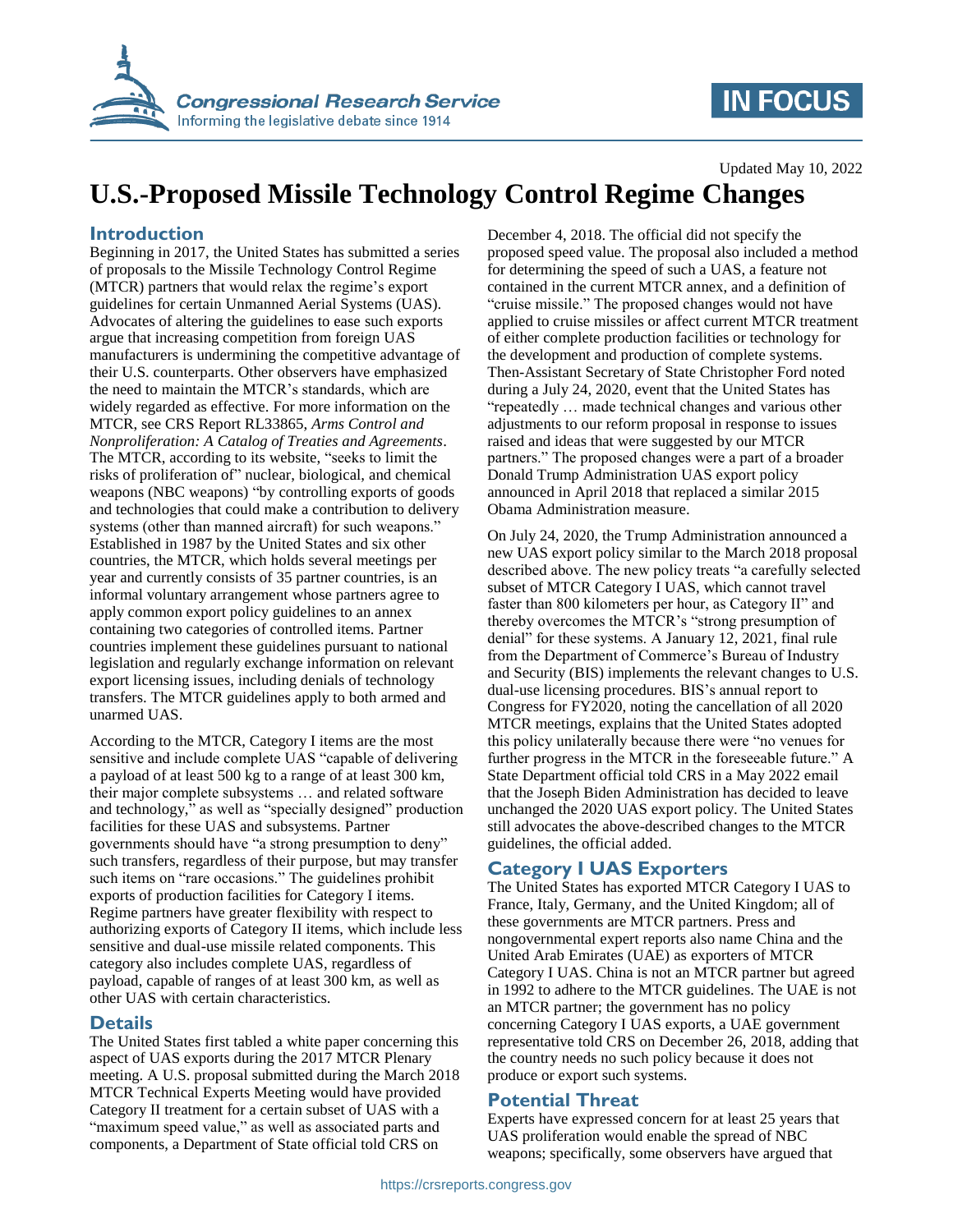The proliferation implications of the new U.S. policy are uncertain. The January 2021 BIS rule explains that the UAS subject to the new policy are "widely used in intelligence, surveillance, and reconnaissance (ISR) missions and various commercial and other applications not involving" NBC delivery. Faster delivery vehicles are widely regarded as more effective, but the potential effects of the proposal's speed component on NBC weapons proliferation are unclear. Furthermore, relaxing MTCR UAS controls could set a negative precedent, according to at least one expert. Former State Department official Vann Van Diepen warned in a February 2018 speech that "changes made to MTCR Category I controls on noncruise-missile UAVs" could legitimize a future MTCR decision to relax controls on conventionally armed Category I ballistic and cruise missiles, given these missiles' "increasing role in conventional military operations."

## **Other MTCR Constraints on Proliferation**

The MTCR guidelines state that governments should consider six factors when considering requests for the export of MTCR annex items: (1) concerns about NBC proliferation; (2) the "capabilities and objectives of the missile and space programs of the recipient state"; (3) the "significance of the transfer in terms of the potential development" of NBC delivery systems; (4) the "assessment of the end use of the transfers," including the government assurances described below; (5) the "applicability of relevant multilateral agreements"; and (6) the "risk of controlled items falling into the hands of terrorist groups and individuals."

The MTCR guidelines provide other mechanisms for preventing UAS exports from contributing to NBC weapons proliferation. For example, the guidelines stipulate that a strong presumption of denial applies to transfers of any item on the MTCR annex or any unlisted missile if the partner government "judges, on the basis of all available, persuasive information" that the items "are intended to be used for" NBC delivery. Moreover, partner governments' export controls must require authorization for the transfer of unlisted items in cases where the government has informed an exporter that such items "may be intended, in their entirety or part, for use in connection with [NBC] delivery systems … other than manned aircraft." These restrictions are known as "catch-all" controls.

In addition, the MTCR guidelines state that, in cases where the exporting government does not judge the proposed Category I UAS transfer as intended for NBC delivery, the government is to obtain "binding government-togovernment undertakings" from the recipient state that "[n]either the items nor replicas nor derivatives thereof will be retransferred without" the exporting government's

consent. The exporting government must also assume "responsibility for taking all steps necessary to ensure that the item is put only to its stated end-use." Moreover, a government is only to authorize transfers of items that "could contribute to [an NBC] delivery system" if the government receives "appropriate assurances from the [recipient] government" that the recipient will use the items only for their stated purpose and will refrain from modifying, replicating, or retransferring the items without the exporting government's prior consent.

Other multilateral regimes restrict the export of technologies that could enable the development of NBC payloads for UAS. For example, the Nuclear Suppliers Group (NSG) governs nuclear-related exports, and the Wassenaar Arrangement performs a similar function with respect to conventional arms and certain dual-use goods and technologies. The Australia Group is the analogous organization for technologies relevant to chemical and biological weapons.

## **U.S. Controls**

In addition to the controls implemented as part of U.S. membership in the multilateral groups described above, the United States imposes a number of other restrictions on UAS exports. The State Department administers export controls on military UAS and other defense articles; the statutory basis for this system is the Arms Export Control Act (AECA; P.L. 94-329). Section 71(a) of that law requires the Secretary of State to maintain a list of all items on the MTCR annex that are not controlled pursuant to U.S. dual-use controls. The AECA also restricts the uses to which U.S.-origin defense articles may be put and prohibits transfers of such items to third parties without U.S. government permission. For example, Section 38(a)(2) requires that the executive branch "take into account" whether such an export would "contribute to an arms race or regional instability" or "aid in" NBC weapons development. The Export Controls Act of 2018 (P.L. 115- 232, Subtitle B, Part I) provides broad, detailed legislative authority for the President to implement controls on the export of dual-use items, including dual-use UAS and related components. U.S. regulations on dual-use exports contain catch-all controls with respect to UAS.

The U.S. government also implements regulations to ensure that recipients of U.S.-origin UAS use the items for their declared purpose. According to an April 2018 State Department fact sheet, the United States will transfer military UAS "only with appropriate technology security measures." Both the State and Commerce Departments conduct end-monitoring to determine whether recipient countries are using exported items appropriately. Some military UAS "may be subject to enhanced end-use monitoring," as well as "additional security conditions," the fact sheet says. According to the Defense Security Cooperation Agency, articles subject to such monitoring "are accompanied by specialized physical security and accountability notes." U.S. transfers of MTCR Category I UAS also "shall require periodic consultations with" the U.S. government with respect to the systems' use, according to the State Department fact sheet.